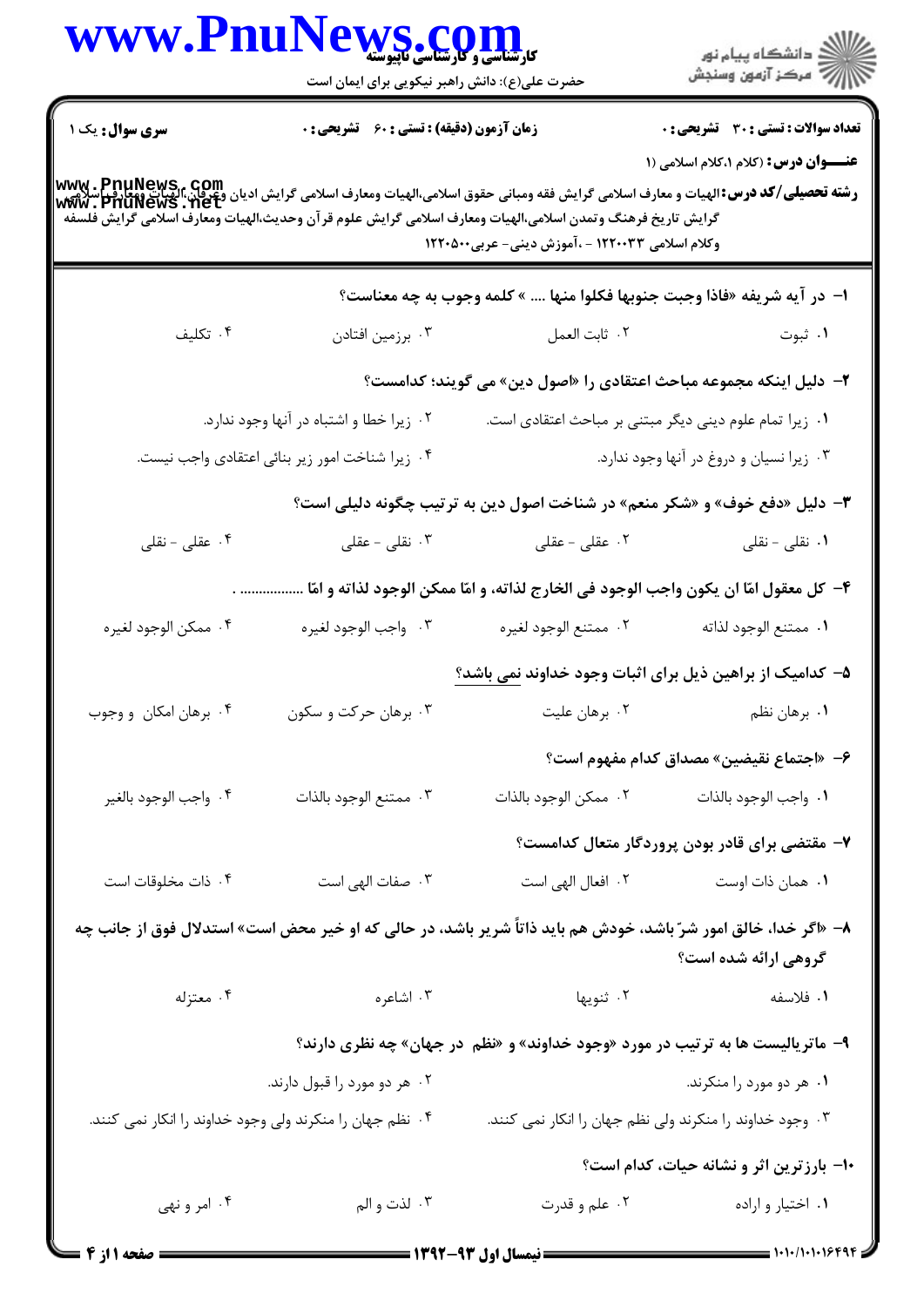|                                      | WWW.PnuNews.com<br>حضرت علی(ع): دانش راهبر نیکویی برای ایمان است     |                                                                                                                                                                                                                                                                                                                                                                                                                | ر<br>ران دانشگاه پيام نور<br>ران مرکز آزمون وسنڊش |
|--------------------------------------|----------------------------------------------------------------------|----------------------------------------------------------------------------------------------------------------------------------------------------------------------------------------------------------------------------------------------------------------------------------------------------------------------------------------------------------------------------------------------------------------|---------------------------------------------------|
| <b>سری سوال : ۱ یک</b>               | <b>زمان آزمون (دقیقه) : تستی : 60 ٪ تشریحی : 0</b>                   |                                                                                                                                                                                                                                                                                                                                                                                                                | <b>تعداد سوالات : تستی : 30 ٪ تشریحی : 0</b>      |
|                                      |                                                                      | <b>رشته تحصیلی/کد درس:</b> الهیات و معارف اسلامی گرایش فقه ومبانی حقوق اسلامی،الهیات ومعارف اسلامی گرایش ادیان واین می<br>ر <b>شته تحصیلی/کد درس:</b> الهیات و معارف اسلامی گرایش فقه ومبانی حقوق اسلامی،الهیات ومعارف اسلامی گرایش ادیان و W<br>گرايش تاريخ فرهنگ وتمدن اسلامي،الهيات ومعارف اسلامي گرايش علوم قرآن وحديث،الهيات ومعارف اسلامي گرايش فلسفه<br>وكلام اسلامي ١٢٢٠٠٣٣ - ،آموزش ديني- عربي١٢٢٠٥٠٠ | <b>عنـــوان درس:</b> کلام ۱،کلام اسلامی (۱)       |
|                                      |                                                                      |                                                                                                                                                                                                                                                                                                                                                                                                                | 11– ابوالحسین بصری در مورد اراده الهی معتقد است   |
|                                      |                                                                      |                                                                                                                                                                                                                                                                                                                                                                                                                | ۰۱ اراده الهی معنای سلبی دارد .                   |
|                                      |                                                                      |                                                                                                                                                                                                                                                                                                                                                                                                                | ٠٢ اراده خدا يعني خدا مجبور نيست.                 |
|                                      |                                                                      |                                                                                                                                                                                                                                                                                                                                                                                                                | ۰۳ اراده خدا یعنی خدا مغلوب نیست.                 |
|                                      |                                                                      | ۰۴ اراده خدا همان علم خدا به مصالحی است که در افعال وجود دارد.                                                                                                                                                                                                                                                                                                                                                 |                                                   |
|                                      |                                                                      | ۱۲- موجودی که هم ازلی و هم ابدی باشد، چه نامیده می شود؟                                                                                                                                                                                                                                                                                                                                                        |                                                   |
| ۰۴ همه موارد                         | ۰۳ سرمدی                                                             | ۰۲ باقی                                                                                                                                                                                                                                                                                                                                                                                                        | ۰۱ قديم                                           |
|                                      |                                                                      |                                                                                                                                                                                                                                                                                                                                                                                                                | ۱۳- کدام گزاره صحیح می باشد؟                      |
|                                      |                                                                      | ۰۱ فقط برخی انبیاء صفت «متکلم بودن» را به خدا نسبت داده اند.                                                                                                                                                                                                                                                                                                                                                   |                                                   |
|                                      |                                                                      | ۰۲ معتزله صفت کلام برای خدا را از طریق دلیل نقلی و عقلی اثبات می کنند.                                                                                                                                                                                                                                                                                                                                         |                                                   |
|                                      | ۰۳ اشاعره طریق اثبات صفت کلام را برای خدا منحصرا طریق نقلی می دانند. |                                                                                                                                                                                                                                                                                                                                                                                                                |                                                   |
|                                      |                                                                      | ۰۴ اشاعره معتقدند «کلام» هم یکی از صفات ذاتی خداوند مانند علم و قدرت است.                                                                                                                                                                                                                                                                                                                                      |                                                   |
|                                      |                                                                      |                                                                                                                                                                                                                                                                                                                                                                                                                |                                                   |
| ۰۴ تنزیهی - ثبوتی                    | ۰۳ کمال - جمال                                                       | ٢. جمال - جلال                                                                                                                                                                                                                                                                                                                                                                                                 | ۰۱ جلال - تنزیهی                                  |
|                                      |                                                                      | ۰۱۵ ترکیب ماهیات از جنس و فصل چه نوع ترکیبی است؟                                                                                                                                                                                                                                                                                                                                                               |                                                   |
| ۰۴ مرکّب عقلی یا ذهنی                | ۰۳ جواهر فرد                                                         | ۰۲ اجزاء لايتجزّا                                                                                                                                                                                                                                                                                                                                                                                              | ۰۱ مرکّب خارجی                                    |
|                                      |                                                                      |                                                                                                                                                                                                                                                                                                                                                                                                                | ۱۶- به چه دلیل خداوند متعال لذت و الم ندارد؟      |
|                                      | ۰۲ زیرا در اینصورت نیازمند خواهد شد.                                 |                                                                                                                                                                                                                                                                                                                                                                                                                | ٠١. زيرا ممكن الوجود خواهد شد.                    |
| ۰۴ زیرا مزاج داشتن برای او محال است. |                                                                      |                                                                                                                                                                                                                                                                                                                                                                                                                | ٠٣ زيرا انفكاك او از امور حادث محال است.          |
|                                      |                                                                      |                                                                                                                                                                                                                                                                                                                                                                                                                | 17- كتاب «كشف المراد» اثر كيست؟                   |
|                                      | ۰۲ علامه حلّی                                                        |                                                                                                                                                                                                                                                                                                                                                                                                                | ٠١. خواجه نصيرالدين طوسي                          |
|                                      | ۰۴ شيخ طوسي                                                          |                                                                                                                                                                                                                                                                                                                                                                                                                | ۰۳ ابن سینا                                       |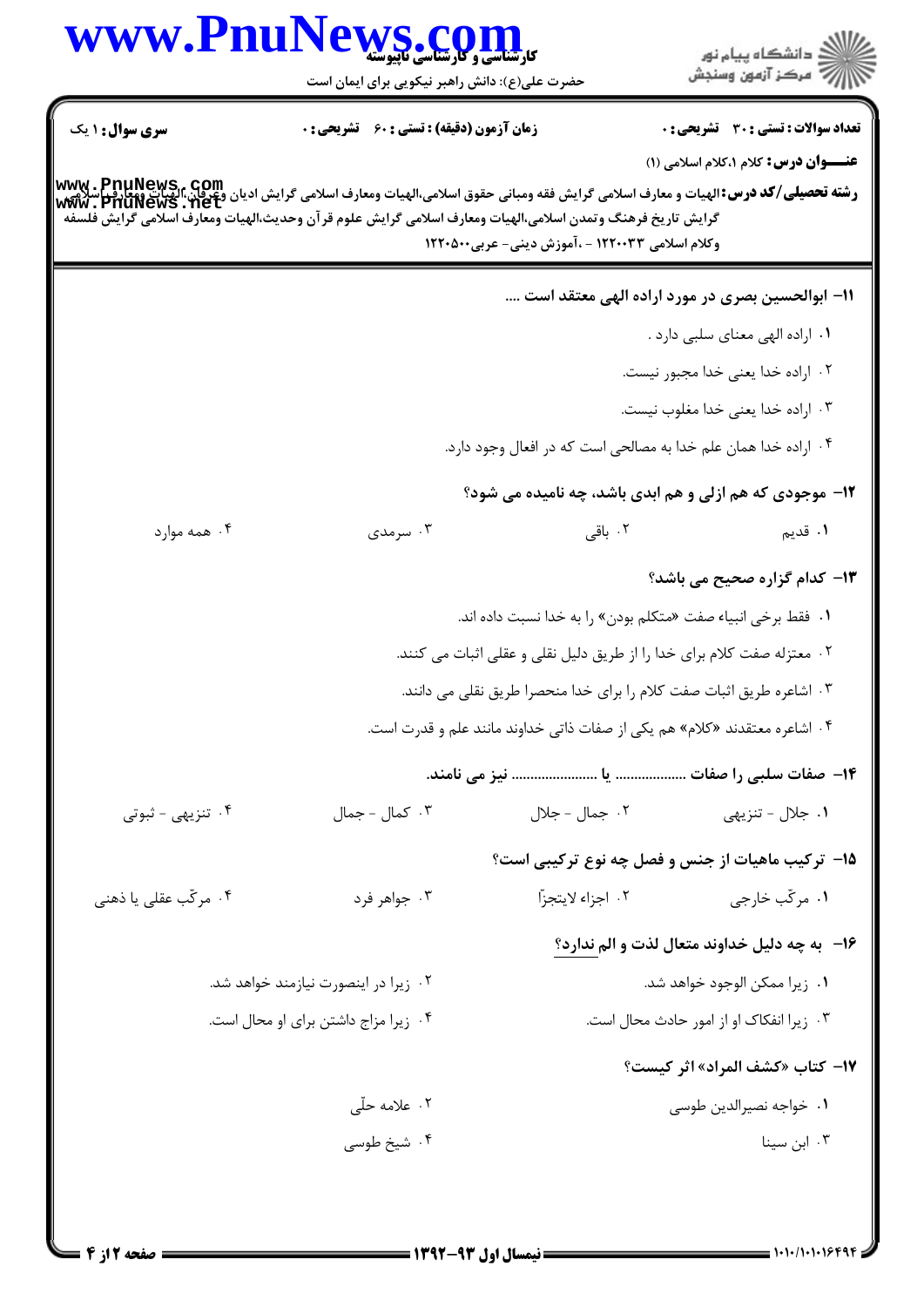|                              | حضرت علی(ع): دانش راهبر نیکویی برای ایمان است                                                                                                                                                                                                                                                          |                                                                                                     | ِ<br>∭ دانشڪاه پيام نور<br>∭ مرڪز آزمون وسنڊش         |  |
|------------------------------|--------------------------------------------------------------------------------------------------------------------------------------------------------------------------------------------------------------------------------------------------------------------------------------------------------|-----------------------------------------------------------------------------------------------------|-------------------------------------------------------|--|
| <b>سری سوال : ۱ یک</b>       | <b>زمان آزمون (دقیقه) : تستی : 60 ٪ تشریحی : 0</b>                                                                                                                                                                                                                                                     |                                                                                                     | <b>تعداد سوالات : تستی : 30 ٪ تشریحی : 0</b>          |  |
|                              | <b>www . PnuNews , com</b><br><b>رشته تحصیلی/کد درس:</b> الهیات و معارف اسلامی گرایش فقه ومبانی حقوق اسلامی،الهیات ومعارف اسلامی گرایش ادیان وعرفان،الهیات وهغارف<br>Www . PnuNewS . net<br>گرايش تاريخ فرهنگ وتمدن اسلامي،الهيات ومعارف اسلامي گرايش علوم قرآن وحديث،الهيات ومعارف اسلامي گرايش فلسفه | وكلام اسلامي ١٢٢٠٠٣٣ - ،آموزش ديني- عربي١٢٢٠٥٠٠                                                     | <b>عنــــوان درس:</b> کلام ۱،کلام اسلامی (۱)          |  |
|                              | 18- اگر چیزی تبدیل به چیز دیگر شود یعنی چیزی از بین برود و چیز دیگری جای آن را بگیرد؛ چه نامیده می شود؟                                                                                                                                                                                                |                                                                                                     |                                                       |  |
| ۰۴ الف و ج                   | ۰۳ اتحاد مجازی                                                                                                                                                                                                                                                                                         | ۰۲ اتحاد حقیقی                                                                                      | ۰۱ کون و فساد                                         |  |
|                              |                                                                                                                                                                                                                                                                                                        | ۱۹- کدام فرقه معتقد است؛ صفات خدا حادث بوده و در عین حال قائم به ذات اوست؟                          |                                                       |  |
| ۰۴ امامیه                    | ۰۳ اشاعره                                                                                                                                                                                                                                                                                              | ۰۲ معتزله                                                                                           | ۰۱ کرامیه                                             |  |
|                              |                                                                                                                                                                                                                                                                                                        | <b>۰۲</b> - کدام فرقه قائل به رؤیت خداوند هستند؟                                                    |                                                       |  |
| ۰۴ معتزله                    | ۰۳ شیعه                                                                                                                                                                                                                                                                                                | ۰۲ کرامیّه                                                                                          | <b>۱.</b> فلاسفه اسلامی                               |  |
|                              |                                                                                                                                                                                                                                                                                                        |                                                                                                     | 21- آیه شریفه «لن ترانی» بر چه مطلبی دلالت می کند؟    |  |
| ۰۲ نفی رویت خداوند در آخرت   |                                                                                                                                                                                                                                                                                                        | ۰۱ نفی رویت خداوند در دنیا                                                                          |                                                       |  |
| ۰۴ نفی مطلق رویت خداوند      |                                                                                                                                                                                                                                                                                                        |                                                                                                     | ۰۳ نفی رویت خداوند برای حضرت موسی (ع)                 |  |
|                              |                                                                                                                                                                                                                                                                                                        |                                                                                                     | <b>۲۲- کدام گزینه از شرایط رویت <u>نمی</u> باشد</b> ؟ |  |
| ۰۲ مجرد بودن شی مرئی         |                                                                                                                                                                                                                                                                                                        | ۰۱ مقابل بودن شي مرئي                                                                               |                                                       |  |
| ۰۴ تشکیل تصویری از شی در چشم |                                                                                                                                                                                                                                                                                                        | ۰۳ برخورد نور به آن شي و انعكاس آن                                                                  |                                                       |  |
|                              |                                                                                                                                                                                                                                                                                                        | 7٣- آيه شريفه «و لو كان فيهما الهه ًالا الله لفسدتا» الهام بخش كدام برهان است؟                      |                                                       |  |
| ۰۴ ترکّب                     | ۰۳ امکان و وجوب                                                                                                                                                                                                                                                                                        | ۰۲ تمانع                                                                                            | ۰۱ نظم                                                |  |
|                              |                                                                                                                                                                                                                                                                                                        | <b>34- اصل سنخیّت علت و معلول در علوم تجربی چه نامیده می شود؟</b>                                   |                                                       |  |
| ٠٢ بسيط الحقيقه              |                                                                                                                                                                                                                                                                                                        | ٠١. قاعده الواحد                                                                                    |                                                       |  |
|                              | ۰۴ منظم بودن طبیعت                                                                                                                                                                                                                                                                                     | ۰۳ تشابه عملکرد در طبیعت                                                                            |                                                       |  |
|                              | 35- حديث شريف امام صادق (ع) «فلَّما راينا الخلق منتظماً و الفلك جارياً و اختلاف الليل و النهار و الشمس و القمر دلّ على                                                                                                                                                                                 | صحه الامر و التدبير و ائتلاف الامر و ان المدبر واحد» كدام برهان كلامي را به صورت مختصر بيان مي كند؟ |                                                       |  |
|                              |                                                                                                                                                                                                                                                                                                        |                                                                                                     |                                                       |  |